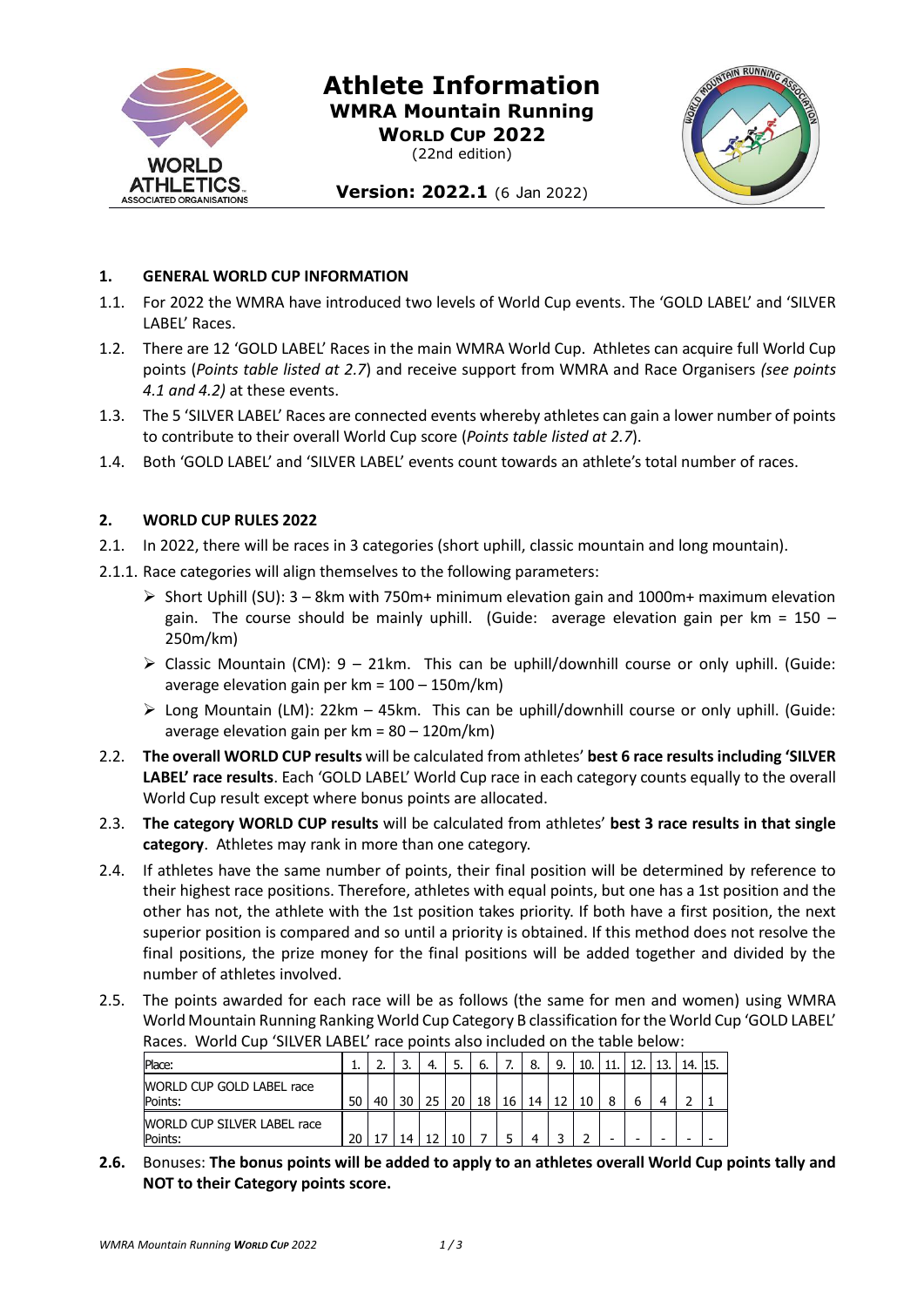- a) Bonus participation at the World Cup final race to be held in KV Chiavenna-Lagunc (Italy). Each points scoring athlete from the race receives a **5 points** bonus to add to their score: for 2022 this final race. An athlete must arrive in the top 15 places at this race to score this bonus.
- 2.7. In addition to the overall WORLD CUP classification, there will be also a WORLD CUP category classification (Male/Female).

# **3. PRIZES**

- 3.1. The total final prize fund will be not less than 10.700 EUR and is provided by the WMRA.
- 3.2. Prize money will be paid for the overall World Cup Champions. Prize money will be distributed as follows, same for women and men:

| Place:   1.   2.   3.   4.   5.   6.   7.   8.   9.   10.        |  |  |  |  |  |
|------------------------------------------------------------------|--|--|--|--|--|
| EUR: 1250   1000   800   600   450   350   300   250   200   150 |  |  |  |  |  |

- 3.3. WMRA medals will be awarded to the top 3 places in the overall standings as well as top 3 in the category standings Female/Male. Other prizes may also be provided by WMRA or a World Cup sponsor at the discretion of the WMRA.
- 3.4. Prize money / other awards for category classification will be at the discretion of the WMRA.

## **4. ATHLETE ASSISTANCE**

- 4.1. In 2022 the WMRA will pay a travel support of 1000 euro per event for the top **5** ranked athletes in the World Ranking (M & F) = 100euro per athlete, for World Cup 'GOLD LABEL' races only. The **top 5 ranked athletes** World Ranking will be taken from the World Ranking website [https://ranking.wmra.info](https://ranking.wmra.info/) on the Friday before the race weekend. In the event that these runners are not available for the event this money will not be paid to the next ranked athletes. For event locations with 2 races held together there will be paid only one single amount.
- 4.2. Each race organiser must offer as a minimum free entry and full board accommodation for at least **two** nights for the athletes.
	- a) Who finished the 2021 WORLD CUP on the top 10 positions (Appendix 4),
	- b) The Senior and Junior Men/Women's winners from the previous edition of the World Mountain and Trail Running Championships (Classic) and winners of the previous edition of the World Mountain and Trail Running Championships (Short trail). This will revert to the previous edition of the World Mountain Running Championships (Classic – JM/JW/SM/SW and Long Distance SM/SW) in the event that WMTRCh has not yet taken place. (Appendix 4).
	- c) The best 10 athletes' women/men in the World Ranking (taken at 45 days prior to the competition date in order to manage travel and entry logistics for that athlete).
	- d) If an athlete who has not competed in recent times but feels that they may be considered as an elite competitor, they should contact the WMRA World Cup Manager for guidance.

#### **5. FINAL PRIZEGIVING CEREMONY**

- 5.1. The final prize giving ceremony for the overall WORLD CUP result will be held at the last WORLD CUP 'GOLD LABEL' race of the series, KV Chiavenna-Lagunc.
- 5.2. The best placed women and men will receive money prizes as stated in the WORLD CUP Rules. In addition, those in first places in the women's and men's competition will receive special WMRA awards.
- 5.3. Runners who are not present at the prize-giving ceremony must contact WMRA to receive their prize money. Any expenses connected with sending the money by other means will be deducted from the prize money. The runner who does not contact WMRA at latest by 1st Dec in the current year renounces the prize.
- 5.4. If an athlete is selected for doping control then Final WORLD CUP prize money will be paid only after the negative results of all Doping Controls held at any of the races. If these results are not